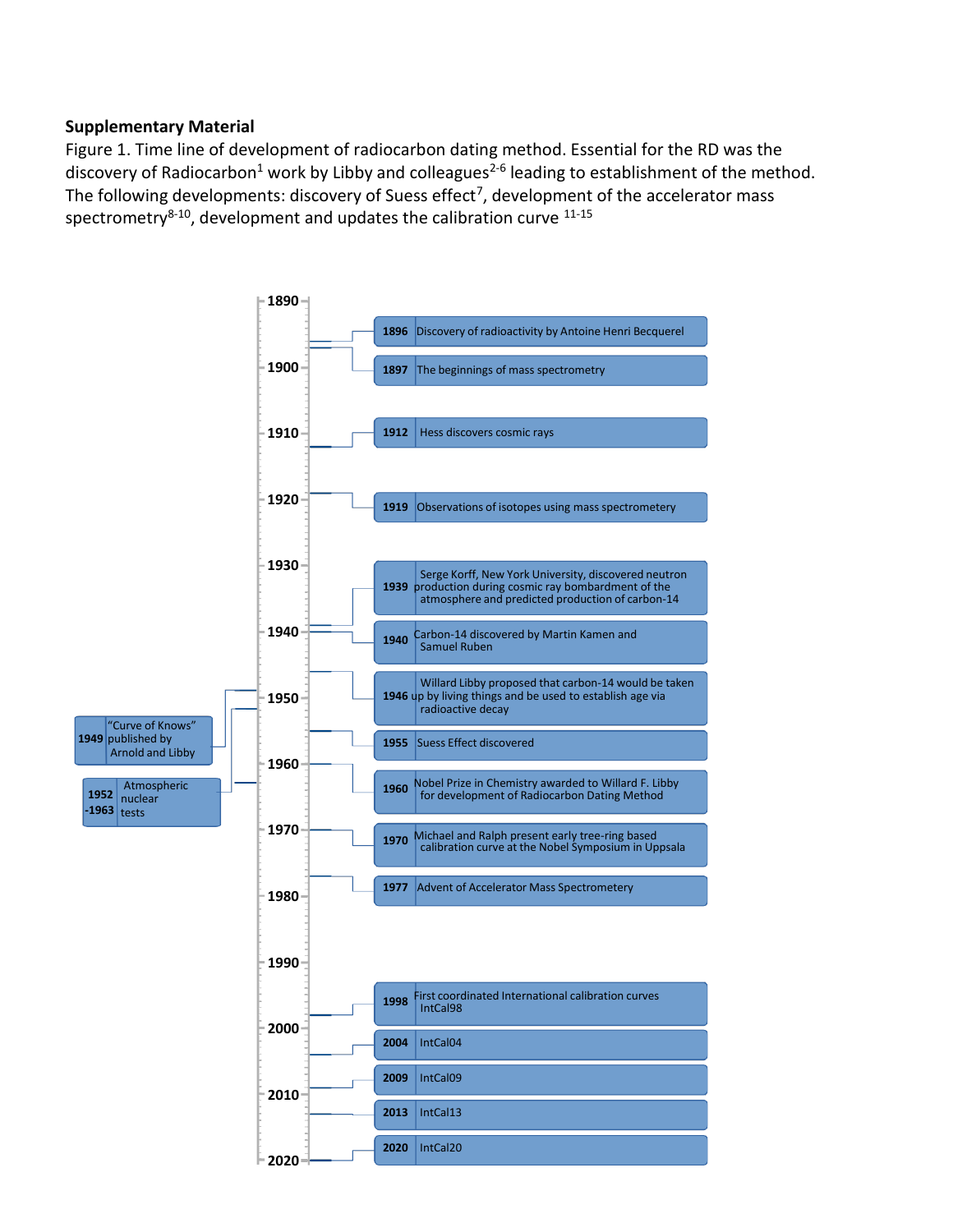| Year | Reported $T_{1/2}$ (a) | Research<br>team/Publication      | Comments                          |
|------|------------------------|-----------------------------------|-----------------------------------|
| 1941 | $10^3 - 10^5$          | Ruben and Kamen <sup>18</sup>     | Discovery of radiocarbon          |
| 1946 | 4700±470               | Reid et al., <sup>19</sup>        |                                   |
|      | 5300±800               | Norris and Inghram <sup>20</sup>  |                                   |
| 1949 | 5589±75                | Jones $^{21}$                     |                                   |
| 1949 | 5720±47                | Engelkemeir et al., <sup>22</sup> | Applied by Arnold and Libby       |
|      |                        |                                   | for publications of 'Curve of     |
|      |                        |                                   | Knowns'                           |
| 1950 | 5580±45                | Engelkemeir and                   | Previous 5720±47 value after      |
|      |                        | Libby $^{23}$                     | additional corrections for gas    |
|      |                        |                                   | counter                           |
| 1950 | 5513±165               | Miller <sup>24</sup>              |                                   |
| 1952 | 5568±30                | Libby <sup>25</sup> proposed the  | Weighted mean of 5589±75,         |
|      |                        | value which became                | 5580±45, 5513±165                 |
|      |                        | 'Libby half-life'                 |                                   |
| 1961 | 5760±60                | Mann <sup>26</sup>                |                                   |
| 1961 | 5780±65                | Watt et al., <sup>27</sup>        |                                   |
| 1962 | 5680±40                | Olsson et al., <sup>28</sup>      |                                   |
| 1962 | 5730±40                | Godwin 1962 <sup>29</sup>         | <b>Fifth Radiocarbon</b>          |
|      |                        | 'Cambridge half-life'             | conference <sup>30</sup> accepted |
|      |                        |                                   | weighted mean of 3 values:        |
|      |                        |                                   | 5760±60, 5780±65, 5680±40         |
| 1968 | 5660±40                | Bella et al., <sup>31</sup>       |                                   |
| 2013 | 5700±30                | Kutschera <sup>16</sup>           | weighted mean of 4 values:        |
| 2019 |                        | Kutschera <sup>17</sup>           | 5760±60, 5780±65, 5680±40,        |
|      |                        |                                   | 5660±40                           |
|      | 5700±30                | <b>Nuclear Data Center</b>        | Currently accepted value          |
|      |                        | <b>Brookhaven National</b>        | NuDat2                            |
|      |                        | Laboratory                        |                                   |

Table1. History of measurements of  $^{14}$ C half-life based on a summary by Kutschera<sup>16,17</sup>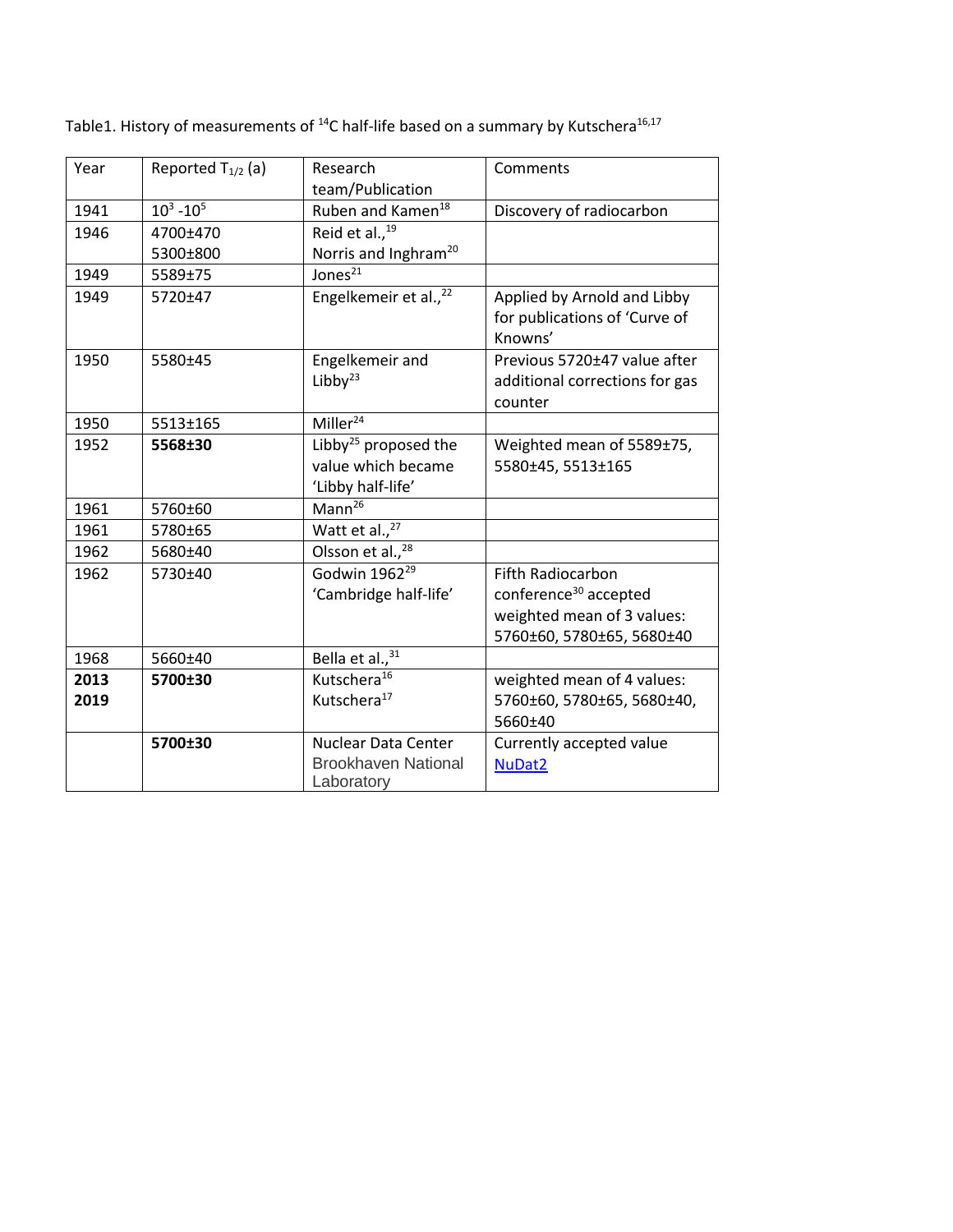Table 2. Overview of applications (by carbon reservoirs) with related material with requirements for sample size and other information given in references. G: Graphite; GIS: Gas Ion Source

Dry mass given in 'Amount (mg) equivalent to 1 mg C' is an estimate for an optimal graphite sample of 1 mg of C for G. From this number following can be estimated:

- Amount is rather a range dependent on purity and preservation (for example hidden sand & dirt makes wood and charcoal heavier)
- minimum for G:
	- o dependent on the laboratory
	- $\circ$  µG: some laboratories graphitize as small as 10 µg<sup>32</sup>
- Sample for GIS\*: optimal 50 µg C, minimum 10 µg
- \*special analysis, usually part of collaboration, contact the lab

| Carbon source                                                                | Application                                                                                                                                                                                                                                                                                                                   | Sample Material                                             | Selected datable<br>fraction                                                                                                                | Amount (mg)<br>equivalent to<br>1 mg C | Additional Info                                                                                                                                                                                                                                                    |
|------------------------------------------------------------------------------|-------------------------------------------------------------------------------------------------------------------------------------------------------------------------------------------------------------------------------------------------------------------------------------------------------------------------------|-------------------------------------------------------------|---------------------------------------------------------------------------------------------------------------------------------------------|----------------------------------------|--------------------------------------------------------------------------------------------------------------------------------------------------------------------------------------------------------------------------------------------------------------------|
| <b>Terrestrial</b>                                                           |                                                                                                                                                                                                                                                                                                                               |                                                             |                                                                                                                                             |                                        |                                                                                                                                                                                                                                                                    |
| Fossil trees including<br>charred wood and<br>anthropogenic wood<br>products | <sup>14</sup> C Calibration <sup>13,33</sup> ,<br>Archaeology <sup>34-36</sup> , Climate<br>research <sup>37</sup> , Solar activity <sup>38,39</sup> ,<br>History of architecture <sup>40</sup> ,<br>Ecology, Landscape<br>morphology <sup>41</sup> ,<br>volcanology <sup>42-44</sup> , Cultural<br>heritage <sup>45-48</sup> | Wood and<br>charcoal                                        | 1) charcoal &whole<br>wood ABA<br>2) cellulose                                                                                              | $1) 5-10$<br>$2)$ 10-30                | 1) Waterlogged wood has poor cellulose<br>preservation <sup>49</sup><br>2) Wiggle matching: Improved calendar<br>age precision (Bayesian) for Sequence of<br>tree rings (30-70) Multiple samples with<br>gaps # tree rings<br>3) avoid wood or charcoal with roots |
| Living trees                                                                 | <sup>14</sup> C calibration <sup>50,51</sup> , Ecology<br>and ancient trees <sup>52-67</sup> , tree<br>rings <sup>68-70</sup> , Climate <sup>39</sup> ,<br>Geology, anthropogenic<br>environmental changes <sup>71,72</sup>                                                                                                   | wood                                                        | 1) Whole wood<br>ABA<br>2) cellulose                                                                                                        | $1) 5-10$<br>2) 10-30                  | Wiggle matching possible (see above)                                                                                                                                                                                                                               |
| Peat                                                                         | Climate research <sup>73,74</sup> ,<br>Geology <sup>75</sup> , Ecology,<br>Archaeology, carbon storage                                                                                                                                                                                                                        | Decomposed<br>organic matter,<br>preserved plant<br>remains | 1) Fine fraction of<br>bulk (<150µ):<br>humin and humic<br>acid <sup>76</sup><br>2) identifiable<br>fragments of<br>plants <sup>77,78</sup> | 1) 10-20<br>$2) 5 - 10$                | 1) Avoid roots by sieving (modern<br>contamination) <sup>75</sup>                                                                                                                                                                                                  |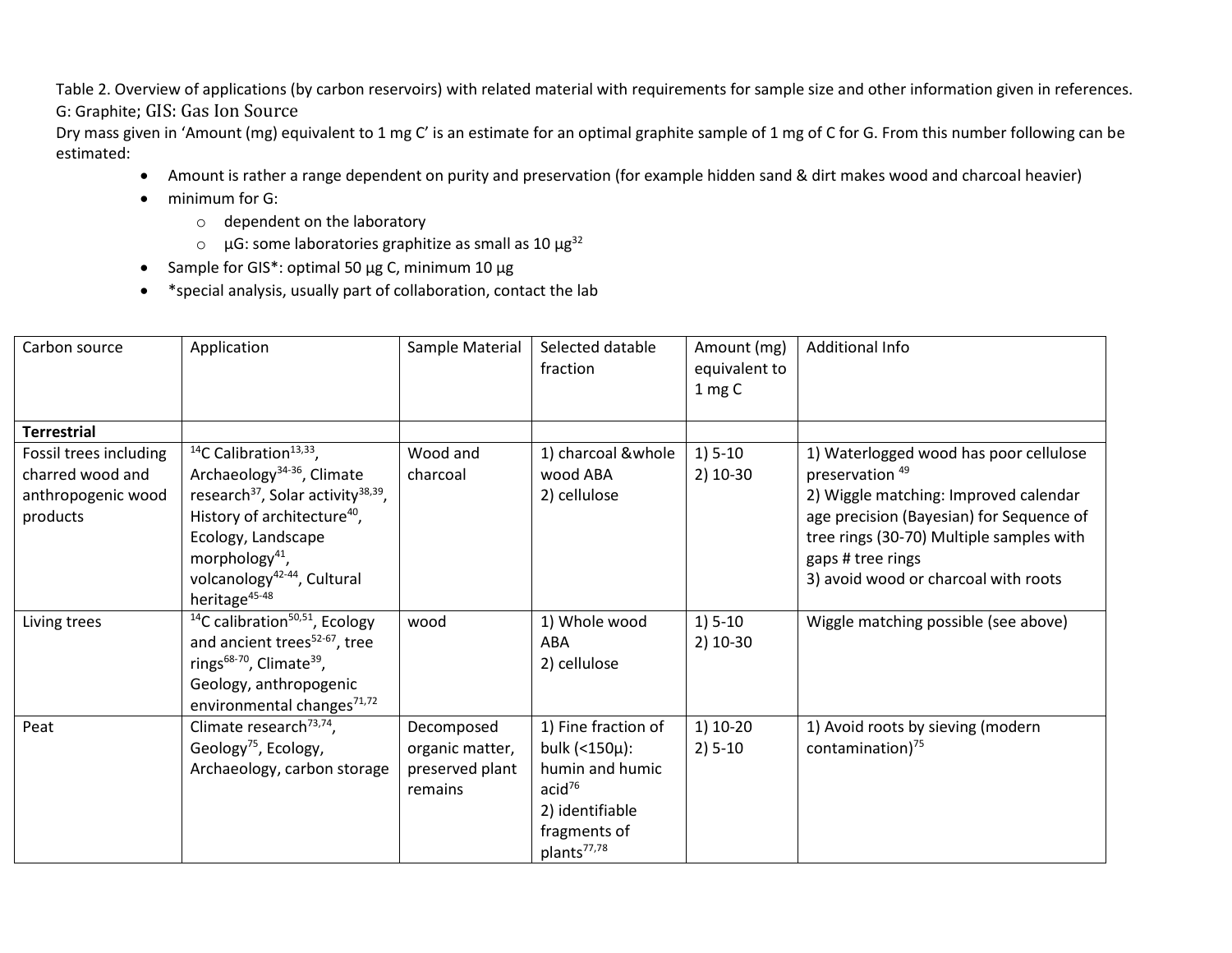| Sedimentary records:<br>fluvial, caves, lake<br>deposits, soils,<br>permafrost, loess,<br>paleo soils, | <sup>14</sup> C calibration <sup>79</sup> , Climate<br>research, Geology,<br>archeology, anthropogenic<br>environmental changes <sup>80</sup> ,<br>ecology <sup>81</sup> , food webs <sup>82</sup> ,<br>carbon storage <sup>83</sup> | Bulk sediment,<br>Organic matter,<br>macrofossils,<br>Soil mesofauna                 | 1) Fine fraction of<br>bulk $(150\mu):$<br>humin and humic<br>acid <sup>76</sup><br>2) identifiable<br>fragments of<br>plants <sup>77</sup><br>3) biomarkers<br>4) Earthworms                            | 1) dependent<br>%C 50-500<br>$2) 5-10$<br>3) grams of<br>sediment<br>$4) 8-10$<br>$5)$ 0.5-5 | Avoid roots by sieving <sup>75</sup><br>Separation of compounds for CSRD<br>specific to the desired compound                                                 |
|--------------------------------------------------------------------------------------------------------|--------------------------------------------------------------------------------------------------------------------------------------------------------------------------------------------------------------------------------------|--------------------------------------------------------------------------------------|----------------------------------------------------------------------------------------------------------------------------------------------------------------------------------------------------------|----------------------------------------------------------------------------------------------|--------------------------------------------------------------------------------------------------------------------------------------------------------------|
| Remains of plants<br>and animals                                                                       | Ecology <sup>86-88</sup> , Climate<br>research, archaeology <sup>89-91</sup><br>anthropogenic<br>environmental changes                                                                                                               | <b>Bulk sediments</b>                                                                | droppings <sup>84,85</sup><br>5) mesofauna <sup>82</sup><br>1) fragments of<br>plants <sup>77</sup><br>2) insects <sup>92,93</sup><br>3) pollen <sup>94-98</sup><br>4) animal<br>bones <sup>99,100</sup> | $1-2$ ) $5-10$<br>$3) > 0.1$ (GIS<br>or $\mu$ G)                                             | 2) CSRD of insects <sup>48,92,93</sup><br>3) Separation of pollen 94-98                                                                                      |
| Tufa (fresh water<br>carbonate)                                                                        | Climate research <sup>101,102</sup> ,<br>archeology <sup>103</sup>                                                                                                                                                                   | carbonates                                                                           | $1)$ CaCO <sub>3</sub><br>2) Organic<br>inclusions                                                                                                                                                       | $1) 8-10$<br>1a) LA AMS<br>104,105<br>$2) > 0.1$ (GIS<br>or $\mu$ G)                         | 1) LA AMS direct <sup>14</sup> C analysis <sup>104,105</sup><br>Dependent of purity of carbonate more<br>material required                                   |
| Speleothems                                                                                            | <sup>14</sup> C calibration <sup>106,107</sup> , Climate<br>research, geology, ecology,<br>anthropogenic<br>environmental<br>changes <sup>108,109</sup> , Archeology<br>$(?)$ ,                                                      | carbonates                                                                           | $1)$ CaCO <sub>3</sub><br>2) Organic<br>inclusions                                                                                                                                                       | $1) 8-10$<br>1a) LA AMS<br>104,105<br>$2) > 0.1$ mg                                          | 1) LA AMS direct 14C analysis <sup>104,105</sup><br>Dependent of purity of carbonate more<br>material required<br>DCF correction required<br>Stable isotopes |
| Fresh water                                                                                            | Hydrology <sup>110,111</sup> , Climate<br>research, Ecology <sup>112</sup> ,<br>anthropogenic<br>environmental changes <sup>113</sup>                                                                                                | Groundwater<br>River, Streams<br>and lake water,<br>Peat<br>porewater <sup>114</sup> | $1)$ DIC<br>2) $DOC^{115}$<br>3) $DOM114$<br>4) POM?<br>5) Stygofauna <sup>112</sup>                                                                                                                     | 1) 60 ml<br>$5) > 0.1$ (GIS<br>or $\mu$ G)                                                   |                                                                                                                                                              |
| Atmospheric Air<br>gas emissions (soils,<br>permafrost)                                                | Bomb Peak calibration,<br>anthropogenic<br>environmental changes <sup>116</sup> ,<br>microbial activities <sup>117</sup> ,<br>mineralization of soil<br>organic carbon <sup>118</sup>                                                | air                                                                                  | 1) $CO_2$ <sup>117</sup><br>2) methane<br>CH <sub>4</sub> <sup>116,119</sup>                                                                                                                             |                                                                                              |                                                                                                                                                              |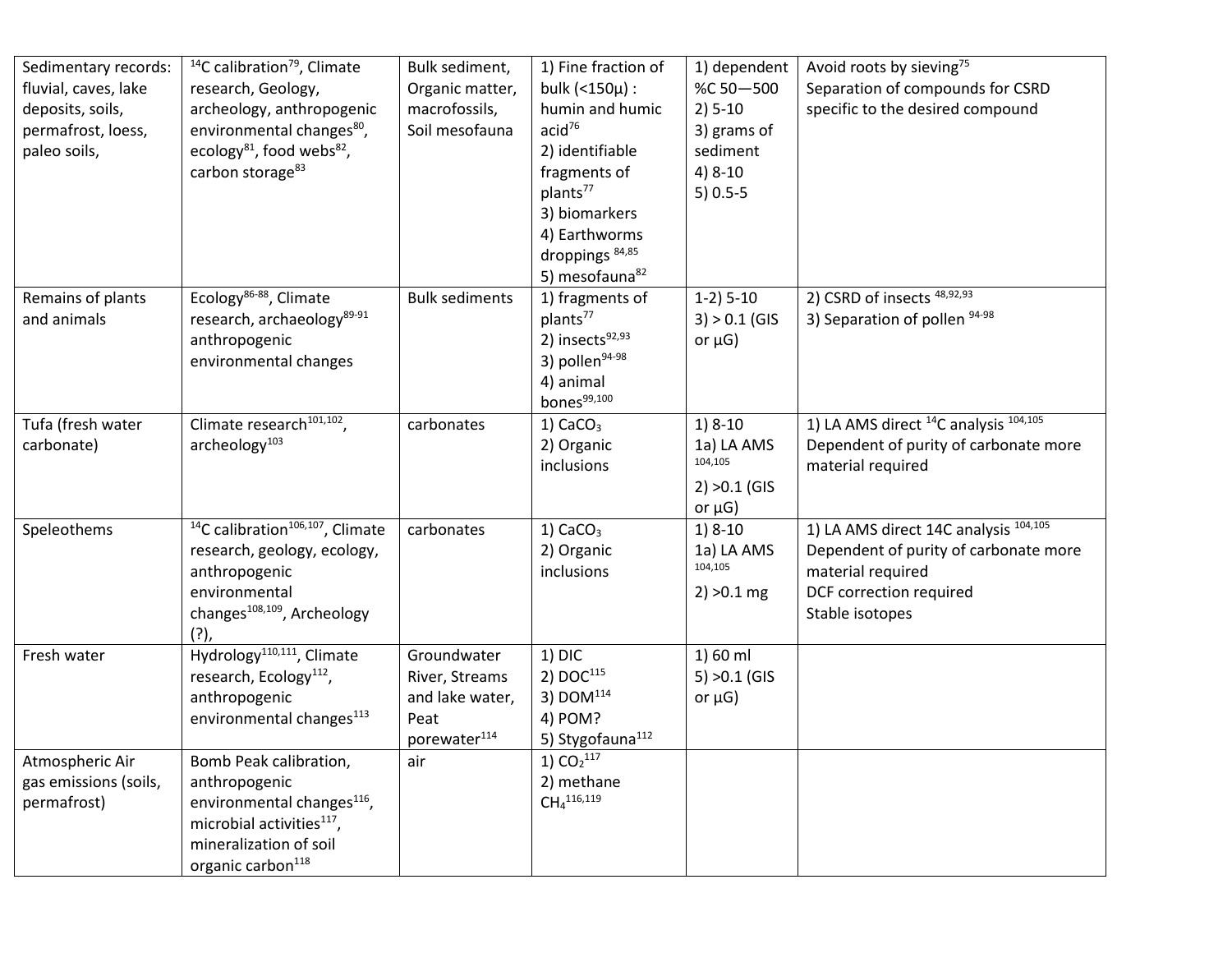| Aerosols                                               | anthropogenic<br>environmental changes                                                                                                                  | aerosol                      | Filters                                                            |                                                                         |                                                                      |
|--------------------------------------------------------|---------------------------------------------------------------------------------------------------------------------------------------------------------|------------------------------|--------------------------------------------------------------------|-------------------------------------------------------------------------|----------------------------------------------------------------------|
| Glaciers/permafrost                                    | Climate change,<br>anthropogenic<br>environmental changes                                                                                               | ice                          | Organic matter                                                     | >0.1 (GIS or<br>$\mu$ G)                                                |                                                                      |
| <b>Marine</b>                                          |                                                                                                                                                         |                              |                                                                    |                                                                         | Reservoir Age Correction <sup>120</sup>                              |
| Sedimentary records                                    | Climate research, ecology,<br>anthropogenic<br>environmental changes,<br>radiocarbon calibration <sup>121</sup>                                         | <b>Bulk sediment</b>         | 1) Foraminifera<br>2) biomarkers                                   | $1) 8-10$<br>2) grams of<br>sediment                                    | Separation of compounds for CSRD<br>specific to the desired compound |
| Corals                                                 | <sup>14</sup> C calibration, Climate<br>research, ecology,<br>anthropogenic<br>environmental changes,<br>reservoir age<br>reconstruction <sup>122</sup> | carbonates                   | $1)$ CaCO <sub>3</sub><br>2) Organic<br>inclusions                 | $1) 1) 8-10$<br>1a) LA AMS<br>104,105<br>$2) > 0.1$ (GIS<br>or $\mu$ G) | 1) LA AMS direct <sup>14</sup> C analysis <sup>104,105</sup>         |
| Fish, Mollusk                                          | ecology <sup>123-125</sup> , anthropogenic<br>environmental changes,<br>reservoir age reconstruction                                                    | carbonate                    | CaCO <sub>3</sub>                                                  | $1) 8-10$<br>1a) LA AMS<br>104,105<br>$2) > 0.1$ (GIS)                  | 1) LA AMS direct <sup>14</sup> C analysis <sup>104,105</sup>         |
| Ocean water                                            | Ocean circulation,<br>anthropogenic<br>environmental changes                                                                                            | water                        | $1)$ DIC<br>2) $DOC^{126}$<br>3) POM                               | 1) 60 $ml^{127}$<br>$2) 1 - 1.5$<br> 128,129<br>3) $1-2$ $1^{129}$      |                                                                      |
| <b>Stromatolites</b>                                   | Ecology, environmental<br>changes <sup>130</sup> , reservoir age<br>reconstruction                                                                      | carbonate                    | CaCO <sub>3</sub>                                                  | $1) 1) 8-10$<br>1a) LA AMS<br>104,105<br>$2) >0.1$ (GIS)                | 1) LA AMS direct <sup>14</sup> C analysis <sup>104,105</sup>         |
| Human history and<br>collections of Flora<br>and Fauna |                                                                                                                                                         |                              |                                                                    |                                                                         |                                                                      |
| Human tissue                                           | biomedical, forensics                                                                                                                                   | Various tissues<br>and cells | 1) Bones and teeth<br>2) Soft tissue, hair,<br>lipids<br>$3)$ DNA* | 1) 200-1000<br>$2) 5 - 10$<br>$3) > 0.01$ (GIS<br>or $\mu$ G)           | 3)* special consideration for DNA<br>sampling see BOX 5              |
| Human remains                                          | Archaeology <sup>131,132</sup> , Genetics,<br>medical history, forensics <sup>133</sup>                                                                 |                              | 1) skin, hair<br>2) Bones<br>3) Cremated bones                     | $1) 5-10$<br>2) 200-1000<br>3) 500                                      | 2) sample amount dependent on bone<br>preservation                   |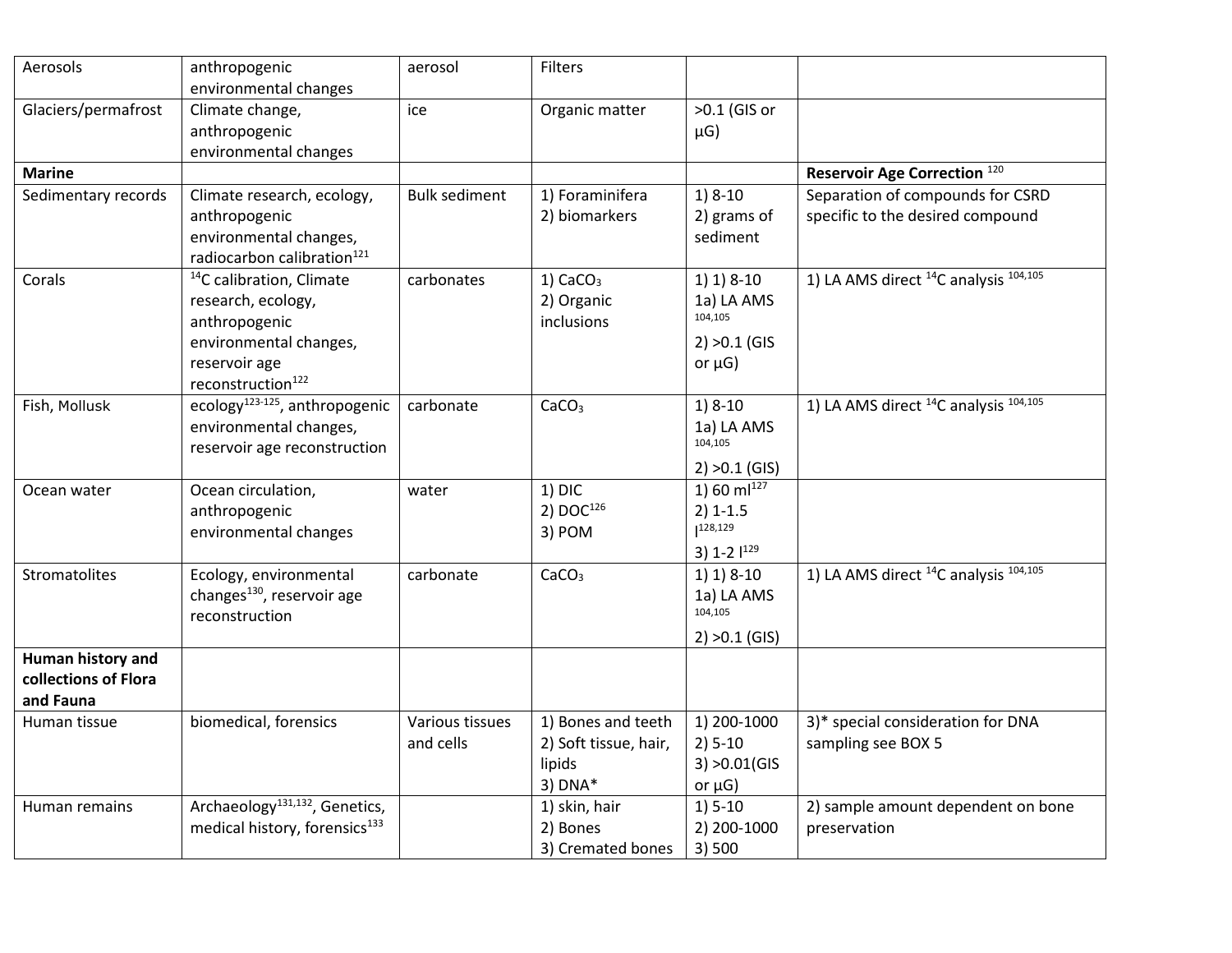| pottery                                                                                                        | Archaeology, diet                                                                                                                          | Organic remains                    | 1) Whole bulk<br>2) biomarkers <sup>134</sup>                                                                                                      | $1) 5-10$<br>$2) > 0.1$ (GIS<br>or $\mu$ G)   | Separation of compounds for CSRD<br>specific to the desired compound                                |
|----------------------------------------------------------------------------------------------------------------|--------------------------------------------------------------------------------------------------------------------------------------------|------------------------------------|----------------------------------------------------------------------------------------------------------------------------------------------------|-----------------------------------------------|-----------------------------------------------------------------------------------------------------|
| Short lived charred<br>and fresh vegetal<br>material                                                           | Archaeology                                                                                                                                | Plant remains                      | 1) straw<br>2) grains, seeds<br>3) pits<br>4) nuts                                                                                                 | $1-4$ ) $5-10$                                |                                                                                                     |
| Collections of seeds,<br>herbaria, museum<br>collections of<br>specimens                                       | Archaeology, Cultural<br>Heritage, Genetics, Ecology,<br>Climate, anthropogenic<br>environmental changes                                   | Plant and<br>animal remains        | 1) vegetal<br>fragments/tissue<br>2) bones<br>3) other tissue:<br>hair, skin                                                                       | $1) 5-10$<br>$2)$ 200 $-$ 1000<br>$3) 5 - 10$ | Potential conservation and<br>contamination<br>2) sample amount dependent on bone<br>preservation ( |
| Anthropogenic<br>products                                                                                      |                                                                                                                                            |                                    |                                                                                                                                                    |                                               |                                                                                                     |
| <b>Buildings and</b><br>constructions                                                                          | Archaeology, cultural<br>heritage, history of<br>architecture                                                                              | Organic and<br>inorganic<br>carbon | 1) Wood<br>2) Charcoal<br>3) Vegetal temper<br>4) mortar                                                                                           | $1) 5-10$<br>4) milligrams<br>to grams        | 4) mortar sample specific                                                                           |
| Art and written<br>documents                                                                                   | Rock Art <sup>135-137</sup> , Archaeology,<br>cultural heritage, history of<br>architecture, art<br>history <sup>138,139</sup> , forensics | Organic and<br>inorganic<br>carbon | 1) Wood<br>2) textiles<br>3) paper<br>4) papyri<br>5) parchment<br>6) binder<br>7) pigments <sup>138</sup><br>8) corals and pearls<br>(carbonates) | $1-5$ ) $5-10$<br>$8)3-8$                     | 6-7) pigments and binder sample specific                                                            |
| Industrial and luxury<br>Products: biofuels,<br>bio plastic, food,<br>perfumes,<br>pharmaceutical,<br>clothing | Forensics, wild life<br>protection <sup>88,140</sup>                                                                                       | Organic and<br>inorganic<br>carbon |                                                                                                                                                    | 1) 5-10 mg<br>$2) 0.5 - 1 g$                  | 1) AMS<br>2) Conventional counting technique                                                        |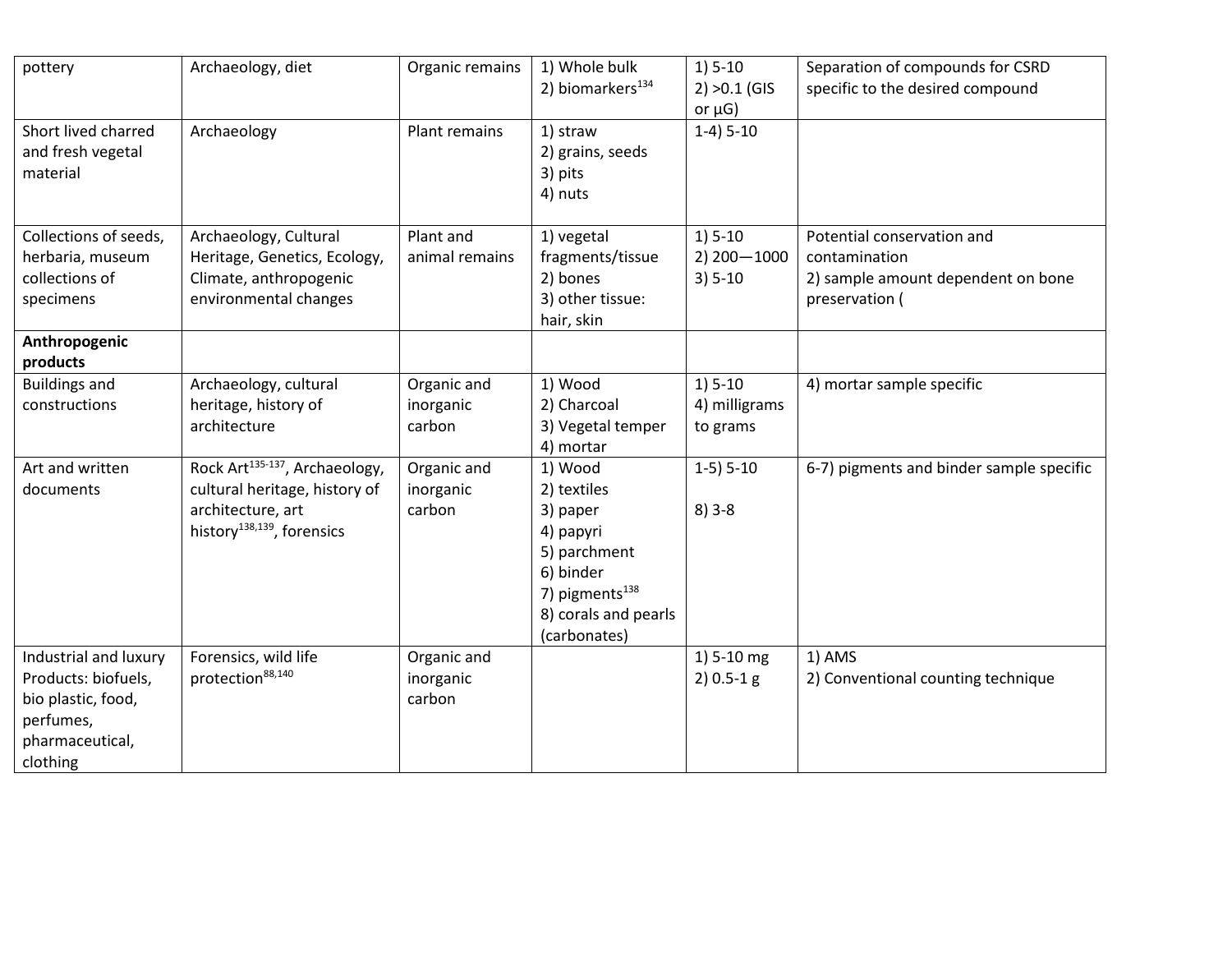Table 3. Thematic databases compiling regional data or thematic data

| Name                     | Region/Subject            | Database                                         |
|--------------------------|---------------------------|--------------------------------------------------|
| IntCal                   | Calibration curve         | http://intcal.org/                               |
| New Zealand              | <b>NZ</b>                 | https://www.waikato.ac.nz/nzcd/                  |
| Radiocarbon              |                           |                                                  |
| Database                 |                           |                                                  |
| Archaeology              | UK/Archeology             | https://archaeologydataservice.ac.uk/archsearch/ |
| Data Service             |                           |                                                  |
| CARD <sup>141,142</sup>  | Canada/Archeology         | https://www.canadianarchaeology.ca/              |
| The 14SEA                | Southeast Europe and      | http://www.14sea.org/index.html                  |
| Project                  | Anatolia/Archeology       |                                                  |
| Radiocarbon              | Europe/Archeology and     | https://ees.kuleuven.be/geography/projects/14c-  |
| Palaeolithic             | Climate Change            | palaeolithic/index.html                          |
| Europe                   |                           |                                                  |
| Database <sup>143</sup>  |                           |                                                  |
|                          |                           |                                                  |
| Louisiana                | Archeology                | https://www.crt.state.la.us/cultural-            |
| Division of              |                           | development/archaeology/crm/databases/louisiana- |
| Archaeology<br>Carbon-14 |                           | radiocarbon-database/index#howto                 |
| Database                 |                           |                                                  |
| Southern                 | Africa/Archeology         | https://c14.arch.ox.ac.uk/sadb/db                |
| African 14C              |                           |                                                  |
| Database                 |                           |                                                  |
| SARD <sup>144</sup>      |                           |                                                  |
| ISRad <sup>145</sup>     | Soils                     | https://soilradiocarbon.org/                     |
| MOSAIC <sup>146</sup>    | Modern Ocean Sediment     | http://mosaic.ethz.ch/                           |
| The Kentucky,            | Archeology                | http://crai-ky.com/kentucky-ohio-west-virginia-  |
| Ohio and West            |                           | radiocarbon-database/                            |
| Virginia                 |                           |                                                  |
| Radiocarbon<br>Database  |                           |                                                  |
| Mesoamerican             | Mesoamerica/Archeology    | https://www.mesorad.com/                         |
| Radiocarbon              |                           |                                                  |
| Database                 |                           |                                                  |
| (MesoRad)                |                           |                                                  |
| Scottish                 | Scottland                 | https://canmore.org.uk/project/919374            |
| Radiocarbon              |                           |                                                  |
| Database                 |                           |                                                  |
| <b>OASIS</b>             | Archeology, Diet          | https://www.oasisnorth.org/about-databases.html  |
| A cal 14-C late          | <b>Volcanic Eruptions</b> | http://www.electronic-earth-                     |
| quaternary               |                           | discuss.net/1/123/2006/eed-1-123-2006-print.pdf  |
| eruption                 |                           |                                                  |
| database <sup>147</sup>  |                           |                                                  |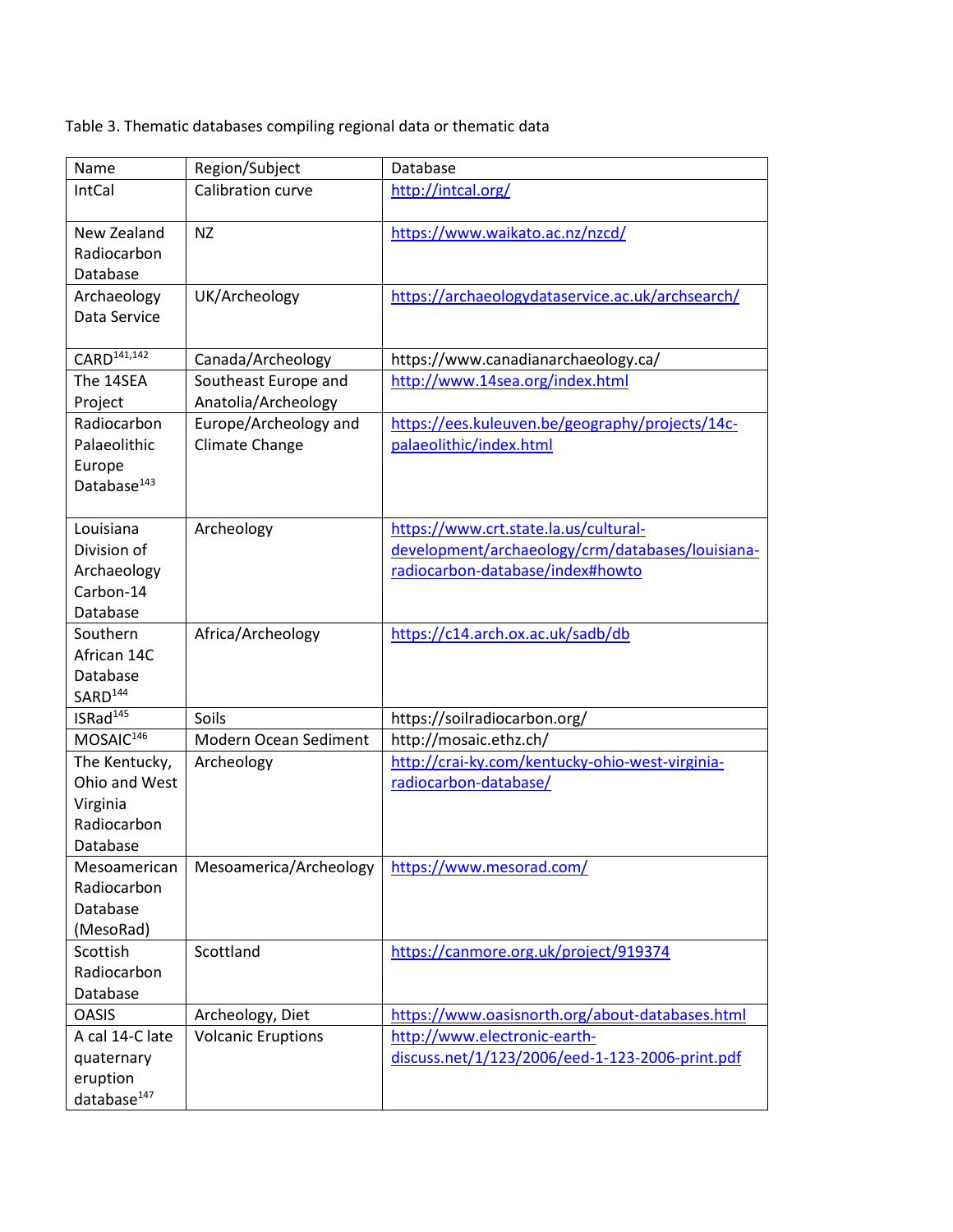## **References**

- Ruben, S. & Kamen, M. D. Radioactive carbon of long half-life. *Physical Review* **57**, 549 (1940).
- Anderson, E. C. *et al.* Natural Radiocarbon from Cosmic Radiation. *Physical Review* **72**, 931-936 (1947).
- Arnold, J. R. & Libby, W. F. Age Determinations by Radiocarbon Content Checks with Samples of Known Age. *Science* **110**, 678-680 (1949).
- Libby, W. F., Anderson, E. C. & Arnold, J. R. Age Determination by Radiocarbon Content World-Wide Assay of Natural Radiocarbon. *Science* **109**, 227-228 (1949).
- Libby, W. F. Radiocarbon Dates .2. *Science* **114**, 291-296 (1951).
- Libby, W. F. Radiocarbon dating. *Chem Brit* **5**, 548-552 (1955).
- Suess, H. E. Radiocarbon Concentration in Modern Wood. *Science* **122**, 415-417 (1955).
- Bennett, C. L. *et al.* Radiocarbon dating using electrostatic accelerators: negative ions provide the key. *Science* , 508-510 (1977).
- Nelson, D. E., Korteling, R. G. & Stott, W. R. Carbon-14: direct detection at natural concentrations. *Science* , 507-508 (1977).
- Purser, K. H. *et al.* An attempt to detect stable N-ions from a sputter ion source and some implications of the results for the design of tandems for ultra-sensitive carbon analysis. *Revue de Physique appliquee* **12**, 1487- 1492 (1977).
- Stuiver, M. *et al.* INTCAL98 radiocarbon age calibration, 24,000-0 cal BP. *Radiocarbon* **40**, 1041-1083 (1998).
- Reimer, P. *et al.* IntCal04 terrestrial radiocarbon age calibration, 0-26 cal kyr BP. *Radiocarbon* **46**, 1029-1058 (2004).
- Reimer, P. J. *et al.* The IntCal20 Northern Hemisphere Radiocarbon Age Calibration Curve (0–55 cal kBP). *Radiocarbon* **62**, 725-757, doi:10.1017/RDC.2020.41 (2020).
- Reimer, P. J. *et al.* Intcal09 and Marine09 Radiocarbon Age Calibration Curves, 0-50,000 Years Cal Bp. *Radiocarbon* **51**, 1111-1150 (2009).
- Reimer, P. J. *et al.* Intcal13 and Marine13 Radiocarbon Age Calibration Curves 0-50,000 Years Cal Bp. *Radiocarbon* **55**, 1869-1887 (2013).
- Kutschera, W. Applications of accelerator mass spectrometry. *Int J Mass Spectrom* **349**, 203-218 (2013).
- Kutschera, W. The Half-Life of 14C—Why Is It So Long? *Radiocarbon* **61**, 1135-1142 (2019).
- Ruben, S. & Kamen, M. Long-lived radioactive carbon: C 14. *Physical Review* **59**, 349 (1941).
- Reid, A. F., Dunning, J. R., Weinhouse, S. & Grosse, A. V. Half-Life of C 14. *Physical Review* **70**, 431 (1946).
- Norris, L. & Inghram, M. Half-life determination of carbon (14) with a mass spectrometer and low absorption counter. *Physical Review* **70**, 772 (1946).
- Jones, W. A determination of the half-life of carbon 14. *Physical Review* **76**, 885 (1949).
- Engelkemeir, A. G., Hamill, W., Inghram, M. G. & Libby, W. The half-life of radiocarbon (C 14). *Physical Review* , 1825 (1949).
- Engelkemeir, A. & Libby, W. End and Wall Corrections for Absolute Beta‐Counting in Gas Counters. *Rev Sci Instrum* **21**, 550-554 (1950).
- Miller, W. W. *et al.* The half-life of carbon fourteen and a comparison of gas phase counter methods. *Physical Review* **77**, 714 (1950).
- Libby, W. F. Half-life of radiocarbon. *Radiocarbon dating*, 34–42 (1952).
- Mann, W. B., Marlow, W. F. & Hughes, E. E. The half-life of Carbon-14. *The International Journal of Applied Radiation and Isotopes* **11**, 57-67 (1961).
- Watt, D., Ramsden, D. & Wilson, H. The half-life of carbon-14. *The International journal of applied radiation and isotopes* **11**, 68-74 (1961).
- Olsson, I. U., Karlen, I., Turnbull, A. & Prosser, J. A Determination Of The Half-Life Of C14 With A Proportional Counter. *Arkiv Fysik* **22** (1962).
- Godwin, H. Half-Life of Radiocarbon. *Nature* **195**, 984-& (1962).
- Godwin, H. Radiocarbon Dating Fifth International Conference. *Nature* **195**, 943-& (1962).
- Bella, F., Alessio, M. & Fratelli, P. A determination of the half-life of 14 C. *Il Nuovo Cimento B (1965-1970)* **58**, 232-246 (1968).
- 32 Steier, P., Liebl, J., Kutschera, W., Wild, E. M. & Golser, R. Preparation Methods of µg Carbon Samples for <sup>14</sup>C Measurements. *Radiocarbon* **59**, 803 (2017).
- Bayliss, A. *et al.* IntCal20 tree rings: an archaeological SWOT analysis. *Radiocarbon* **62**, 1045-1078 (2020).
- Capano, M. *et al.* Is the dating of short tree-ring series still a challenge? New evidence from the pile dwelling of Lucone di Polpenazze (northern Italy). *Journal of Archaeological Science* **121**, 105190 (2020).
- Pearson, C. L. *et al.* Annual radiocarbon record indicates 16th century BCE date for the Thera eruption. *Sci Adv*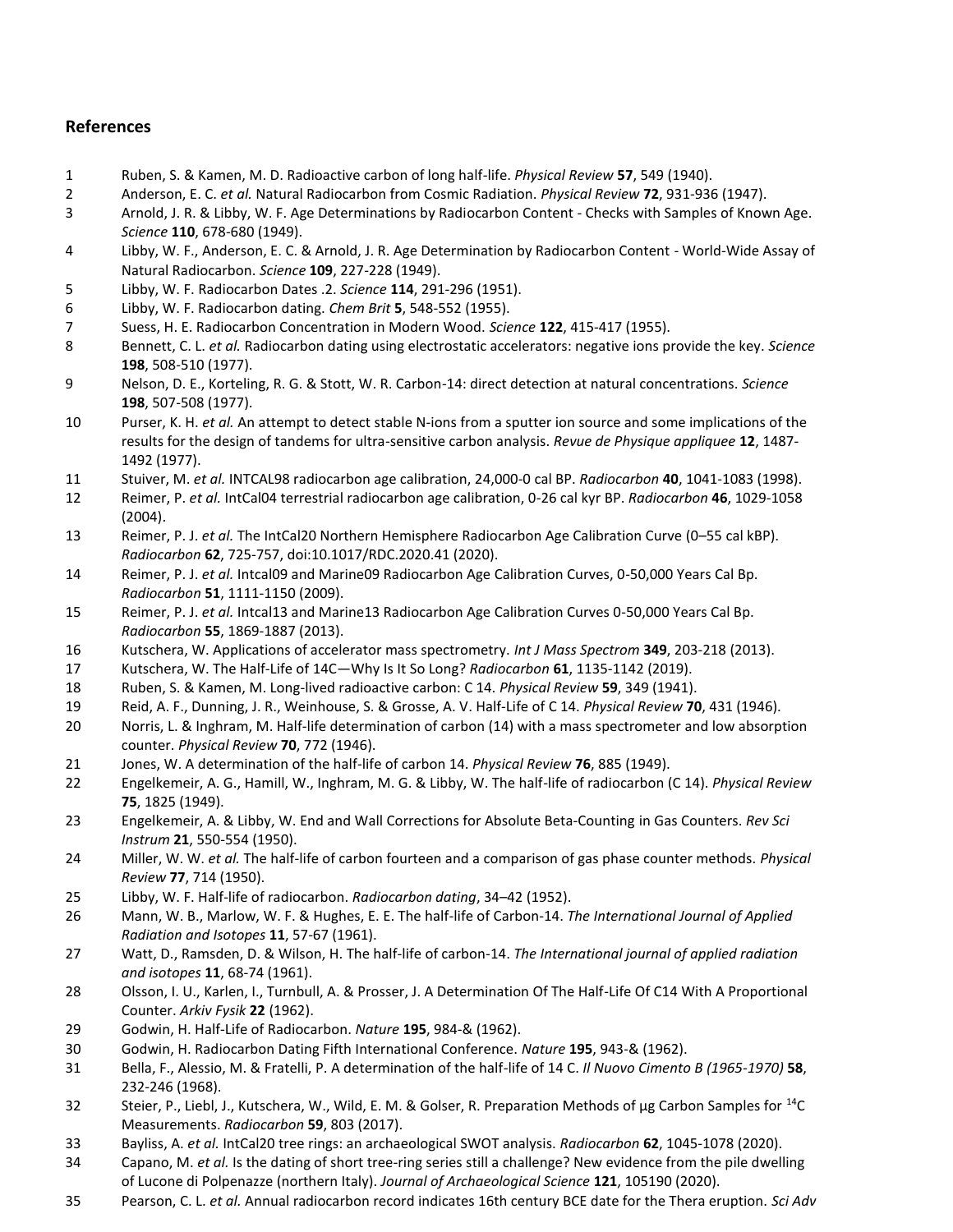**4**, eaar8241, doi:10.1126/sciadv.aar8241 (2018).

- 36 Ehrlich, Y., Regev, L. & Boaretto, E. Discovery of annual growth in a modern olive branch based on carbon isotopes and implications for the Bronze Age volcanic eruption of Santorini. *Scientific Reports* **11**, 704, doi:10.1038/s41598-020-79024-4 (2021).
- 37 Capano, M. *et al.* Onset of the Younger Dryas recorded with 14C at annual resolution in French subfossil trees. *Radiocarbon* **62**, 901-918 (2020).
- 38 Fogtmann‐Schulz, A. *et al.* Variations in solar activity across the Spörer Minimum based on radiocarbon in Danish oak. *Geophysical Research Letters* **46**, 8617-8623 (2019).
- 39 Brehm, N. *et al.* Eleven-year solar cycles over the last millennium revealed by radiocarbon in tree rings. *Nature Geoscience* **14**, 10-15, doi:10.1038/s41561-020-00674-0 (2021).
- 40 Wacker, L. *et al.* Radiocarbon Dating to a Single Year by Means of Rapid Atmospheric C-14 Changes. *Radiocarbon* **56**, 573-579, doi:10.2458/56.17634 (2014).
- 41 Scapozza, C. *et al.* Radiocarbon dating of fossil wood remains buried by the Piancabella rock glacier, Blenio Valley (Ticino, Southern Swiss Alps): implications for rock glacier, treeline and climate history. *Permafrost and Periglacial Processes* **21**, 90-96 (2010).
- 42 Lavigne, F. *et al.* Source of the great A.D. 1257 mystery eruption unveiled, Samalas volcano, Rinjani Volcanic Complex, Indonesia. *Proceedings of the National Academy of Sciences of the United States of America* **110**, 16742-16747, doi:10.1073/pnas.1307520110 (2013).
- 43 Oppenheimer, C. *et al.* Multi-proxy dating the 'Millennium Eruption' of Changbaishan to late 946 CE. *Quaternary Science Reviews* **158**, 164-171 (2017).
- 44 Friedrich, M., Kromer, B., Spurk, H., Hofmann, J. & Kaiser, K. F. Paleo-environment and radiocarbon calibration as derived from Lateglacial/Early Holocene tree-ring chronologies. *Quaternary International* **61**, 27-39 (1999).
- 45 Durman, A. & Obelić, B. Radiocarbon dating of the Vučedol culture complex. *Radiocarbon* **31**, 1003-1009 (1989).
- 46 Xu, B. *et al.* Radiocarbon dating the ancient city of Loulan. *Radiocarbon* **59**, 1215-1226 (2017).
- 47 Matskovsky, V., Dolgikh, A. & Voronin, K. Combined dendrochronological and radiocarbon dating of three Russian icons from the 15th–17th century. *Dendrochronologia* **39**, 60-68 (2016).
- 48 Tripp, J. A., Higham, T. F. G. & Hedges, R. E. M. A Pretreatment Procedure for the AMS Radiocarbon Dating of Sub-Fossil Insect Remains. *Radiocarbon* **46**, 147-154, doi:10.1017/S0033822200039461 (2004).
- 49 Hajdas, I., Hendriks, L., Fontana, A. & Monegato, G. Evaluation of Preparation Methods in Radiocarbon Dating of Old Woods. *Radiocarbon* **59**, 727-737 (2017).
- 50 Turney, C. S. M. *et al.* Global Peak in Atmospheric Radiocarbon Provides a Potential Definition for the Onset of the Anthropocene Epoch in 1965. *Sci Rep* **8**, 3293, doi:10.1038/s41598-018-20970-5 (2018).
- 51 Quarta, G., D'Elia, M., Valzano, D. & Calcagnile, L. New bomb pulse radiocarbon records from annual tree rings in the northern hemisphere temperate region. *Radiocarbon* **47**, 27-30 (2005).
- 52 Patrut, A. *et al.* Age, Growth and Death of a National Icon: The Historic Chapman Baobab of Botswana. *Forests* **10**, doi:ARTN 983 10.3390/f10110983 (2019).
- 53 Patrut, A. *et al.* The demise of the largest and oldest African baobabs. *Nat Plants* **4**, 423-426, doi:10.1038/s41477-018-0170-5 (2018).
- 54 Patrut, A. *et al.* AMS radiocarbon dating of very large Grandidier's baobabs (Adansonia grandidieri). *Nuclear Instruments and Methods in Physics Research Section B: Beam Interactions with Materials and Atoms* **361**, 591-598, doi:10.1016/j.nimb.2015.04.044 (2015).
- 55 Patrut, A. *et al.* Radiocarbon dating of two old African baobabs from India. *PLoS One* **15**, e0227352, doi:10.1371/journal.pone.0227352 (2020).
- 56 Patrut, A. *et al.* AMS Radiocarbon Dating of Large Za Baobabs (Adansonia za) of Madagascar. *PLoS One* **11**, e0146977, doi:10.1371/journal.pone.0146977 (2016).
- 57 Patrut, A. *et al.* Searching for the oldest baobab of Madagascar: radiocarbon investigation of large Adansonia rubrostipa trees. *PLoS One* **10**, e0121170, doi:10.1371/journal.pone.0121170 (2015).
- 58 Patrut, A. *et al.* African baobabs with false inner cavities: the radiocarbon investigation of the Lebombo Eco Trail baobab. *PLoS One* **10**, e0117193, doi:10.1371/journal.pone.0117193 (2015).
- 59 Patrut, A. *et al.* Fire History of a Giant African Baobab Evinced by Radiocarbon Dating. *Radiocarbon* **52**, 717- 726 (2010).
- 60 Patrut, A. *et al.* Age and Growth Rate Dynamics of an Old African Baobab Determined by Radiocarbon Dating. *Radiocarbon* **52**, 727-734 (2010).
- 61 Patrut, A. *et al.* The Growth Stop Phenomenon of Baobabs (Adansonia Spp.) Identified by Radiocarbon Dating. *Radiocarbon* **59**, 435-448, doi:10.1017/Rdc.2016.92 (2017).
- 62 Chambers, J. Q., Higuchi, N. & Schimel, J. P. Ancient trees in Amazonia. *Nature* **391**, 135-136,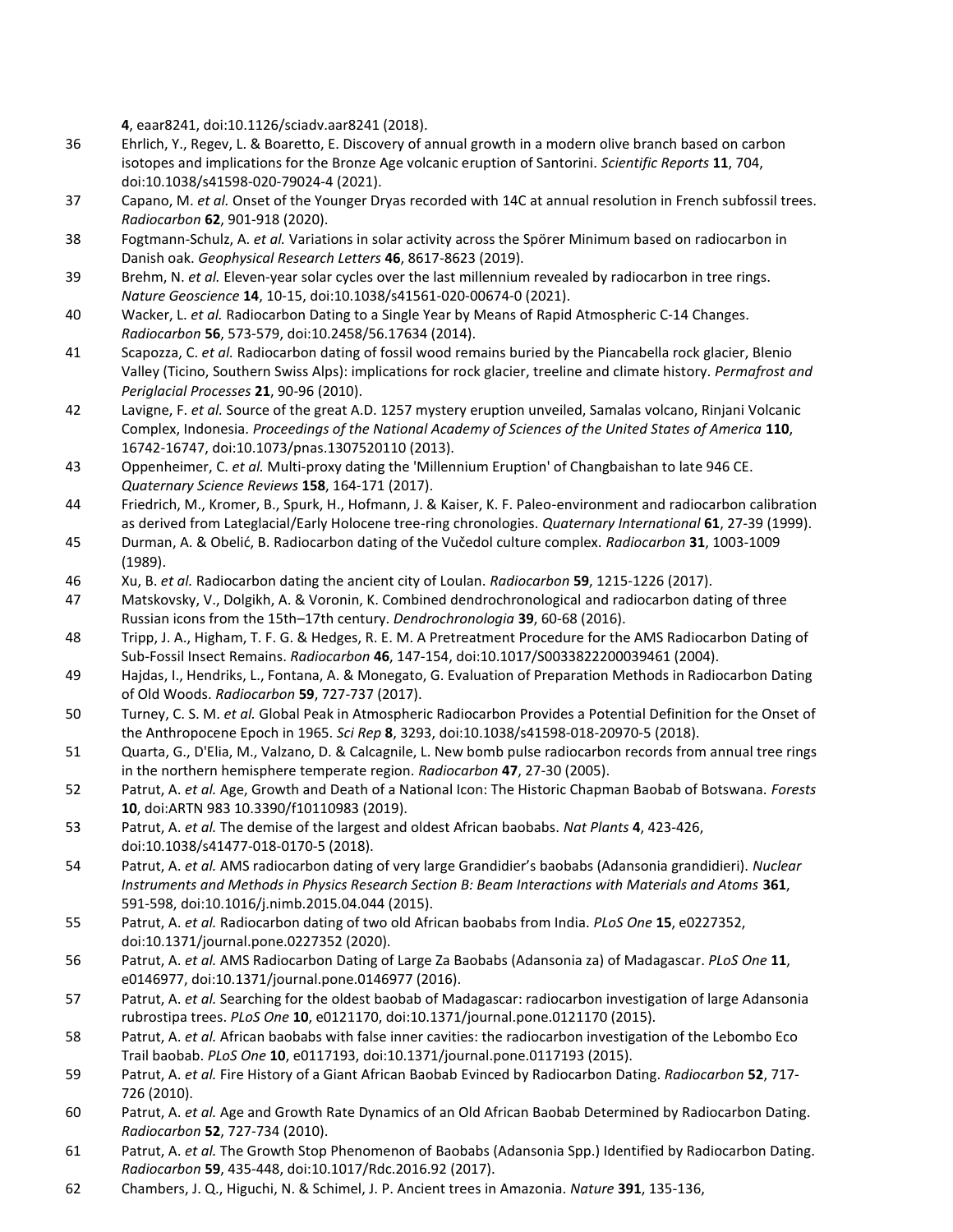doi:10.1038/34325 (1998).

- 63 Piovesan, G. *et al.* Radiocarbon dating of Aspromonte sessile oaks reveals the oldest dated temperate flowering tree in the world. *Ecology* **101**, e03179 (2020).
- 64 Piovesan, G. *et al.* Dating old hollow trees by applying a multistep tree-ring and radiocarbon procedure to trunk and exposed roots. *MethodsX* **5**, 495-502 (2018).
- 65 Piovesan, G. *et al.* The oldest dated tree of Europe lives in the wild Pollino massif. *Ecology* **99**, 1682-1684 (2018).
- 66 Piovesan, G. *et al.* Tree growth patterns associated with extreme longevity: Implications for the ecology and conservation of primeval trees in Mediterranean mountains. *Anthropocene* **26**, 100199 (2019).
- 67 Dezzeo, N., Worbes, M., Ishii, I. & Herrera, R. Annual tree rings revealed by radiocarbon dating in seasonally flooded forest of the Mapire River, a tributary of the lower Orinoco River, Venezuela. *Plant Ecology* **168**, 165- 175 (2003).
- 68 Baker, J. C., Santos, G. M., Gloor, M. & Brienen, R. J. Does Cedrela always form annual rings? Testing ring periodicity across South America using radiocarbon dating. *Trees* **31**, 1999-2009 (2017).
- 69 Linares, R. *et al.* Exploring the 14C bomb peak with tree rings of tropical species from the Amazon forest. *Radiocarbon* **59**, 303-313 (2017).
- 70 Wils, T., Robertson, I., Eshetu, Z., Sass-Klaassen, U. & Koprowski, M. Periodicity of growth rings in Juniperus procera from Ethiopia inferred from crossdating and radiocarbon dating. *Dendrochronologia* **27**, 45-58, doi:10.1016/j.dendro.2008.08.002 (2009).
- 71 Hou, Y. *et al.* 14C-AMS measurements in modern tree rings to trace local fossil fuel-derived CO2 in the greater Xi'an area, China. *Science of The Total Environment* **715**, 136669 (2020).
- 72 Godoy-Veiga, M. *et al.* The value of climate responses of individual trees to detect areas of climate-change refugia, a tree-ring study in the Brazilian seasonally dry tropical forests. *Forest Ecology and Management* **488**, 118971, doi[:https://doi.org/10.1016/j.foreco.2021.118971](https://doi.org/10.1016/j.foreco.2021.118971) (2021).
- 73 Blaauw, M. & Christen, J. A. Radiocarbon peat chronologies and environmental change. *Journal of the Royal Statistical Society Series C-Applied Statistics* **54**, 805-816 (2005).
- 74 Mauquoy, D., van Geel, B., Blaauw, M., Speranza, A. & van der Plicht, J. Changes in solar activity and Holocene climatic shifts derived from C-14 wiggle-match dated peat deposits. *Holocene* **14**, 45-52 (2004).
- 75 Hajdas, I., Sojc, U., Ivy-Ochs, S., Akçar, N. & Deline, P. Radiocarbon Dating for the Reconstruction of the 1717 CE Triolet Rock Avalanche in the Mont Blanc Massif, Italy. *Frontiers in Earth Science* **8**, doi:10.3389/feart.2020.580293 (2021).
- 76 Strunk, A., Olsen, J., Sanei, H., Rudra, A. & Larsen, N. K. Improving the reliability of bulk sediment radiocarbon dating. *Quaternary Science Reviews* **242**, 106442, doi[:https://doi.org/10.1016/j.quascirev.2020.106442](https://doi.org/10.1016/j.quascirev.2020.106442) (2020).
- 77 Hatté, C. & Jull, A. T. in *Encyclopedia of Quaternary Science: Second Edition* 361-367 (Elsevier Inc., 2013).
- 78 Piotrowska, N. Status report of AMS sample preparation laboratory at GADAM Centre, Gliwice, Poland. *Nuclear Instruments & Methods in Physics Research Section B-Beam Interactions With Materials and Atoms* **294**, 176-181, doi:10.1016/j.nimb.2012.05.017 (2013).
- 79 Ramsey, C. B. *et al.* A complete terrestrial radiocarbon record for 11.2 to 52.8 kyr BP. *Science* **338**, 370-374 (2012).
- 80 Wright, J. L. *et al.* Sixteen hundred years of increasing tree cover prior to modern deforestation in Southern Amazon and Central Brazilian savannas. *Global Change Biology* **27**, 136-150 (2021).
- 81 Briones, M. J. I., Garnett, M. & Piearce, T. G. Earthworm ecological groupings based on 14C analysis. *Soil Biology and Biochemistry* **37**, 2145-2149 (2005).
- 82 Briones, M. a. J. I. & Ineson, P. Use of 14C carbon dating to determine feeding behaviour of enchytraeids. *Soil Biology and Biochemistry* **34**, 881-884 (2002).
- 83 Trumbore, S. Age of soil organic matter and soil respiration: radiocarbon constraints on belowground C dynamics. *Ecological Applications* **10**, 399-411 (2000).
- 84 Moine, O. *et al.* The impact of Last Glacial climate variability in west-European loess revealed by radiocarbon dating of fossil earthworm granules. *Proceedings of the National Academy of Sciences* **114**, 6209-6214 (2017).
- 85 Canti, M., Bronk-Ramsey, C., Hua, Q. & Marshall, P. Chronometry of pedogenic and stratigraphic events from calcite produced by earthworms. *Quaternary Geochronology* **28**, 96-102 (2015).
- 86 Larsen, T., Yokoyama, Y. & Fernandes, R. Radiocarbon in ecology: Insights and perspectives from aquatic and terrestrial studies. *Methods in Ecology and Evolution* **9**, 181-190, doi[:https://doi.org/10.1111/2041-](https://doi.org/10.1111/2041-210X.12851) [210X.12851](https://doi.org/10.1111/2041-210X.12851) (2018).
- 87 Hill, E. A., Reimer, P. J., Hunt, C. O., Prendergast, A. L. & Barker, G. W. Radiocarbon Ecology of the Land Snail Helix Melanostoma in Northeastern Libya. *Radiocarbon* **59**, 1521-1542, doi:10.1017/RDC.2017.49 (2017).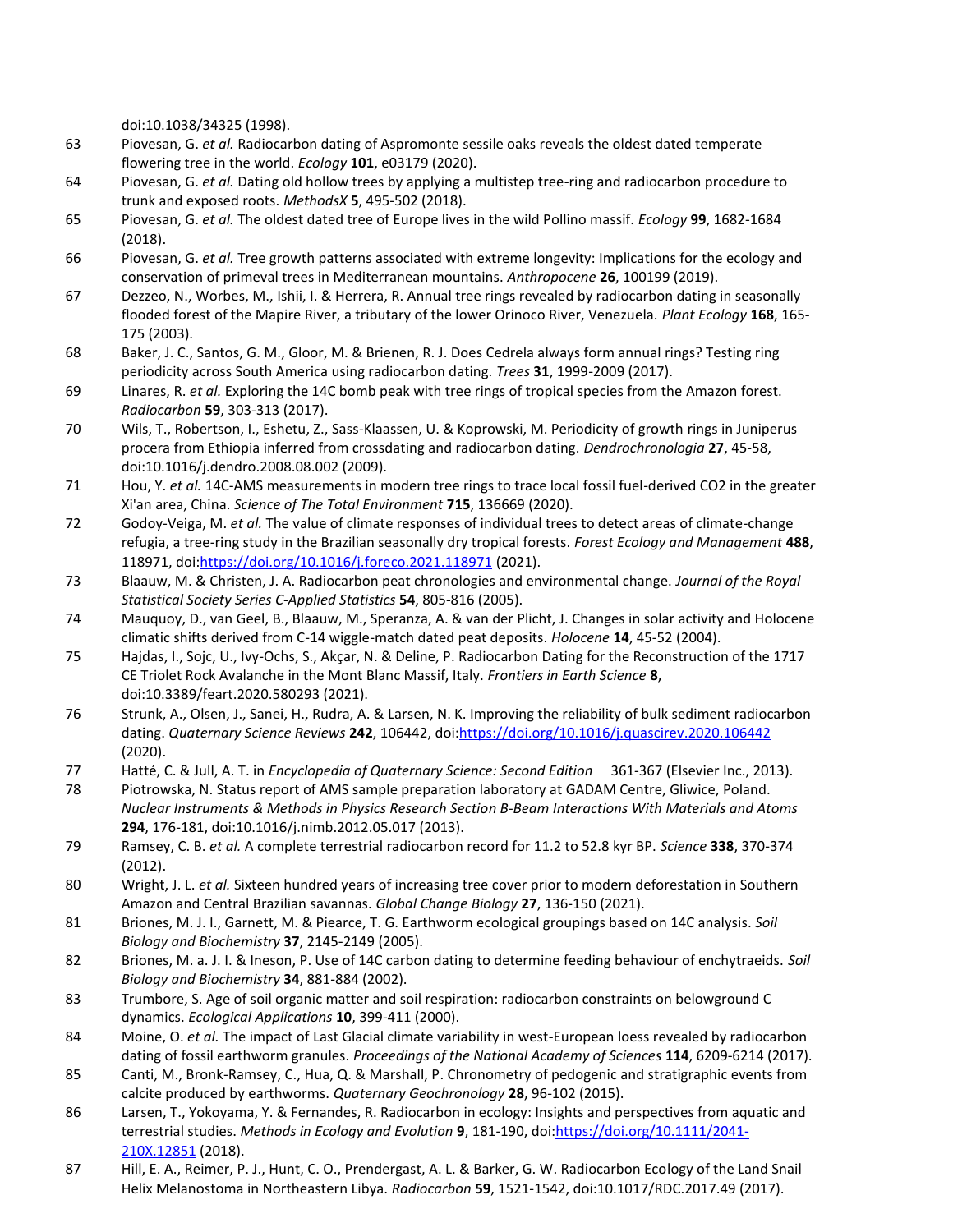- 88 Uno, K. T. *et al.* Bomb-curve radiocarbon measurement of recent biologic tissues and applications to wildlife forensics and stable isotope (paleo)ecology. *Proceedings of the National Academy of Sciences* **110**, 11736, doi:10.1073/pnas.1302226110 (2013).
- 89 Panagiotakopulu, E., Higham, T., Sarpaki, A., Buckland, P. & Doumas, C. Ancient pests: the season of the Santorini Minoan volcanic eruption and a date from insect chitin. *Naturwissenschaften* **100**, 683-689 (2013).
- 90 Henríquez-Valido, P. *et al.* Archaeoentomological indicators of long-term food plant storage at the Prehispanic granary of La Fortaleza (Gran Canaria, Spain). *Journal of Archaeological Science* **120**, 105179 (2020).
- 91 Boaretto, E. *et al.* Radiocarbon dating of charcoal and bone collagen associated with early pottery at Yuchanyan Cave, Hunan Province, China. *Proceedings of the National Academy of Sciences* **106**, 9595-9600 (2009).
- 92 Panagiotakopulu, E., Higham, T. F., Buckland, P. C., Tripp, J. A. & Hedges, R. E. AMS dating of insect chitin–A discussion of new dates, problems and potential. *Quaternary Geochronology* **27**, 22-32 (2015).
- 93 Tripp, J. A. & Higham, T. F. in *Chitin* 61-79 (Springer, 2011).
- 94 Piotrowska, N., Bluszcz, A., Demske, D., Granoszewski, W. & Heumann, G. Extraction and AMS radiocarbon dating of pollen from Lake Baikal sediments. *Radiocarbon* **46**, 181-187 (2004).
- 95 Tennant, R. K. *et al.* A new flow cytometry method enabling rapid purification of fossil pollen from terrestrial sediments for AMS radiocarbon dating. *Journal of Quaternary Science* **28**, 229-236 (2013).
- 96 Brown, T. A., Nelson, D. E., Mathewes, R. W., Vogel, J. S. & Southon, J. R. Radiocarbon Dating of Pollen by Accelerator Mass-Spectrometry. *Quaternary Research* **32**, 205-212 (1989).
- 97 Hodelka, B. N., McGlue, M. M., Zimmerman, S., Ali, G. & Tunno, I. Paleoproduction and environmental change at Mono Lake (eastern Sierra Nevada) during the Pleistocene-Holocene transition. *Palaeogeography, Palaeoclimatology, Palaeoecology* **543**, 109565 (2020).
- 98 Zimmerman, S. R., Brown, T. A., Hassel, C. & Heck, J. Testing pollen sorted by flow cytometry as the basis for high-resolution lacustrine chronologies. *Radiocarbon* **61**, 359-374 (2019).
- 99 Bocherens, H., Drucker, D., Billiou, D., Geneste, J. & van der Plicht, J. Bears and humans in Chauvet Cave (Vallon-Pont-d'Arc, Ardeche, France): insights from stable isotopes and radiocarbon dating of bone collagen. *Journal of Human Evolution* **50**, 370-376, doi:10.1016/j.jhevol.2005.12.002 (2006).
- 100 Harvey, V. L., Egerton, V. M., Chamberlain, A. T., Manning, P. L. & Buckley, M. Collagen Fingerprinting: A New Screening Technique for Radiocarbon Dating Ancient Bone. *PLOS ONE* **11**, e0150650, doi:10.1371/journal.pone.0150650 (2016).
- 101 Demott, L. M., Scholz, C. A. & Junium, C. K. 8200-year growth history of a Lahontan-age lacustrine tufa deposit. *Sedimentology* **66**, 2169-2190, doi[:https://doi.org/10.1111/sed.12579](https://doi.org/10.1111/sed.12579) (2019).
- 102 Dobrowolski, R. *et al.* Holocene environmental changes in northern Poland recorded in alkaline spring-fed fen deposits – A multi-proxy approach. *Quaternary Science Reviews* **219**, 236-262, doi[:https://doi.org/10.1016/j.quascirev.2019.05.027](https://doi.org/10.1016/j.quascirev.2019.05.027) (2019).
- 103 Dabkowski, J. High potential of calcareous tufas for integrative multidisciplinary studies and prospects for archaeology in Europe. *Journal of Archaeological Science* **52**, 72-83, doi[:https://doi.org/10.1016/j.jas.2014.07.013](https://doi.org/10.1016/j.jas.2014.07.013) (2014).
- 104 Welte, C. *et al.* Laser Ablation Accelerator Mass Spectrometry: An Approach for Rapid Radiocarbon Analyses of Carbonate Archives at High Spatial Resolution. *Analytical Chemistry* **88**, 8570-8576, doi:10.1021/acs.analchem.6b01659 (2016).
- 105 Yeman, C. *et al.* Unravelling Quasi-Continuous 14 C Profiles by Laser Ablation AMS. *Radiocarbon* **62**, 453-465 (2020).
- 106 Hua, Q. *et al.* Robust chronological reconstruction for young speleothems using radiocarbon. *Quaternary Geochronology* **14**, 67-80, doi:10.1016/j.quageo.2012.04.017 (2012).
- 107 Southon, J., Noronha, A. L., Cheng, H., Edwards, R. L. & Wang, Y. A high-resolution record of atmospheric 14C based on Hulu Cave speleothem H82. *Quaternary Science Reviews* **33**, 32-41 (2012).
- 108 Hua, Q. *et al.* Radiocarbon Dating of a Speleothem Record of Paleoclimate for Angkor, Cambodia. *Radiocarbon* **59**, 1873-1890, doi:10.1017/RDC.2017.115 (2017).
- 109 Genty, D. & Massault, M. Carbon transfer dynamics from bomb-C-14 and delta C-13 time series of a laminated stalagmite from SW France - Modelling and comparison with other stalagmite records. *Geochimica Et Cosmochimica Acta* **63**, 1537-1548, doi:Doi 10.1016/S0016-7037(99)00122-2 (1999).
- 110 Broecker, W. Section 10. The Mono Mystery. *Geochemical Perspectives* **1**, 251-255 (2012).
- 111 Oxburgh, R., Broecker, W. S. & Wanninkhof, R. H. The carbon budget of Mono Lake. *Global biogeochemical cycles* **5**, 359-372 (1991).
- 112 Saccò, M. *et al.* New light in the dark a proposed multidisciplinary framework for studying functional ecology of groundwater fauna. *Science of The Total Environment* **662**, 963-977,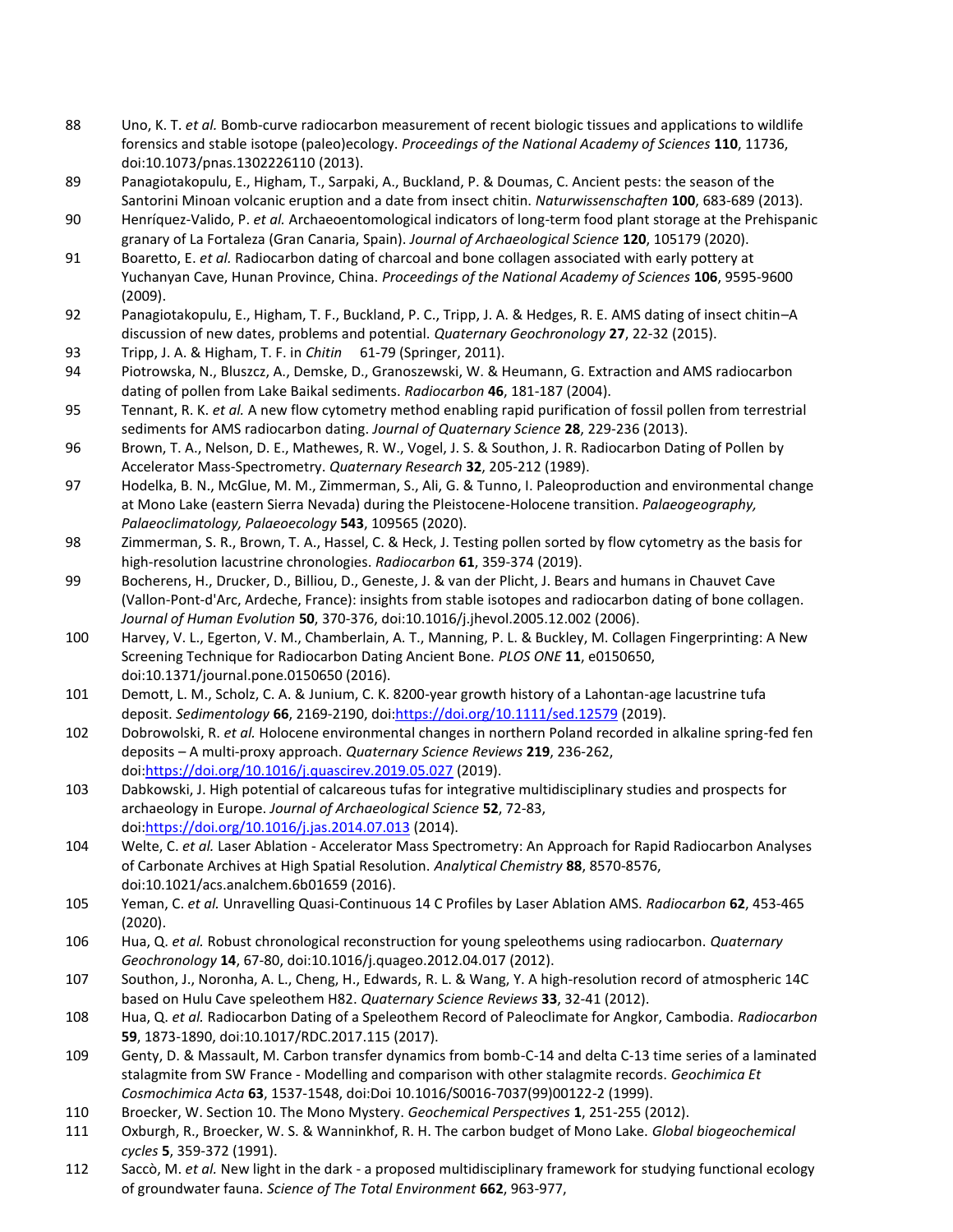doi[:https://doi.org/10.1016/j.scitotenv.2019.01.296](https://doi.org/10.1016/j.scitotenv.2019.01.296) (2019).

- 113 Gudelis, A. *et al.* On radiocarbon and plutonium leakage to groundwater in the vicinity of a shallow-land radioactive waste repository. *Journal of Environmental Radioactivity* **101**, 443-445, doi[:https://doi.org/10.1016/j.jenvrad.2008.06.002](https://doi.org/10.1016/j.jenvrad.2008.06.002) (2010).
- 114 Tipping, E., Billett, M. F., Bryant, C. L., Buckingham, S. & Thacker, S. A. Sources and ages of dissolved organic matter in peatland streams: evidence from chemistry mixture modelling and radiocarbon data. *Biogeochemistry* **100**, 121-137, doi:10.1007/s10533-010-9409-6 (2010).
- 115 Fang, L. *et al.* Extraction of dissolved organic carbon from glacier ice for radiocarbon analysis. *Radiocarbon* **61**, 681-694 (2019).
- 116 Graven, H., Hocking, T. & Zazzeri, G. Detection of fossil and biogenic methane at regional scales using atmospheric radiocarbon. *Earth's future* **7**, 283-299 (2019).
- 117 Hicks Pries, C. E., Schuur, E. A. & Crummer, K. G. Thawing permafrost increases old soil and autotrophic respiration in tundra: Partitioning ecosystem respiration using δ13C and∆ 14C. *Global Change Biology* **19**, 649- 661 (2013).
- 118 Estop-Aragonés, C. *et al.* Assessing the Potential for Mobilization of Old Soil Carbon After Permafrost Thaw: A Synthesis of 14C Measurements From the Northern Permafrost Region. *Global Biogeochemical Cycles* **34**, e2020GB006672, doi[:https://doi.org/10.1029/2020GB006672](https://doi.org/10.1029/2020GB006672) (2020).
- 119 Garnett, M., Murray, C., Gulliver, P. & Ascough, P. Radiocarbon analysis of methane at the NERC Radiocarbon Facility (East Kilbride). *Radiocarbon* **61**, 1477-1487 (2019).
- 120 Cook, G. T. *et al.* Best practice methodology for 14C calibration of marine and mixed terrestrial/marine samples. *Quaternary Geochronology* **27**, 164-171 (2015).
- 121 Hughen, K., Southon, J., Lehman, S., Bertrand, C. & Turnbull, J. Marine-derived C-14 calibration and activity record for the past 50,000 years updated from the Cariaco Basin. *Quaternary Science Reviews* **25**, 3216-3227 (2006).
- 122 Raj, H. & Bhushan, R. Spatial and temporal changes in bomb radiocarbon in the northern Indian Ocean. *Journal of Environmental Radioactivity* **237**, 106680, doi[:https://doi.org/10.1016/j.jenvrad.2021.106680](https://doi.org/10.1016/j.jenvrad.2021.106680) (2021).
- 123 Andrews, A. H. *et al.* Laser ablation-accelerator mass spectrometry reveals complete bomb C-14 signal in an otolith with confirmation of 60-year longevity for red snapper (Lutjanus campechanus). *Marine and Freshwater Research* **70**, 1768-1780, doi:10.1071/Mf18265 (2019).
- 124 Andrews, A. H., Asami, R., Iryu, Y., Kobayashi, D. R. & Camacho, F. Bomb‐produced radiocarbon in the western tropical Pacific Ocean: Guam coral reveals operation‐specific signals from the Pacific Proving Grounds. *Journal of Geophysical Research: Oceans* **121**, 6351-6366 (2016).
- 125 Andrews, A. H., Siciliano, D., Potts, D. C., DeMartini, E. E. & Covarrubias, S. Bomb radiocarbon and the Hawaiian Archipelago: coral, otoliths, and seawater. *Radiocarbon* **58**, 531-548 (2016).
- 126 Williams, P. M. & Druffel, E. R. Radiocarbon in dissolved organic matter in the central North Pacific Ocean. *Nature* **330**, 246-248 (1987).
- 127 Casacuberta, N., Castrillejo, M., Wefing, A.-M., Bollhalder, S. & Wacker, L. High Precision 14 C Analysis in Small Seawater Samples. *Radiocarbon* **62**, 13-24 (2020).
- 128 Druffel, E. R. M., Griffin, S., Coppola, A. I. & Walker, B. D. Radiocarbon in dissolved organic carbon of the Atlantic Ocean. *Geophysical Research Letters* **43**, 5279-5286, doi[:https://doi.org/10.1002/2016GL068746](https://doi.org/10.1002/2016GL068746) (2016).
- 129 Walker, B. D., Guilderson, T. P., Okimura, K. M., Peacock, M. B. & McCarthy, M. D. Radiocarbon signatures and size–age–composition relationships of major organic matter pools within a unique California upwelling system. *Geochimica et Cosmochimica Acta* **126**, 1-17, doi[:https://doi.org/10.1016/j.gca.2013.10.039](https://doi.org/10.1016/j.gca.2013.10.039) (2014).
- 130 Carvalho, C. *et al.* Stromatolite growth in Lagoa Vermelha, southeastern coast of Brazil: evidence of environmental changes. *Radiocarbon* **60**, 383-393 (2018).
- 131 Bayliss, A. Rolling out revolution: using radiocarbon dating in archaeology. *Radiocarbon* **51**, 123-147 (2009).
- 132 Friedman, R. *et al.* Natural mummies from Predynastic Egypt reveal the world's earliest figural tattoos. *Journal of Archaeological Science* **92**, 116-125, doi[:https://doi.org/10.1016/j.jas.2018.02.002](https://doi.org/10.1016/j.jas.2018.02.002) (2018).
- 133 Handlos, P. *et al.* Bomb peak: radiocarbon dating of skeletal remains in routine forensic medical practice. *Radiocarbon* **60**, 1017-1028 (2018).
- 134 Casanova, E. *et al.* Accurate compound-specific 14C dating of archaeological pottery vessels. *Nature*, doi:10.1038/s41586-020-2178-z (2020).
- 135 Finch, D. *et al.* Ages for Australia's oldest rock paintings. *Nature human behaviour*, 1-9 (2021).
- 136 Šefčáková, A. & Levchenko, V. A. Prehistoric charcoal drawings in the caves in the Slovak Republic, Central Europe: Successful radiocarbon dating by a micro-sample 14C AMS. *Quaternary International* **572**, 120-130